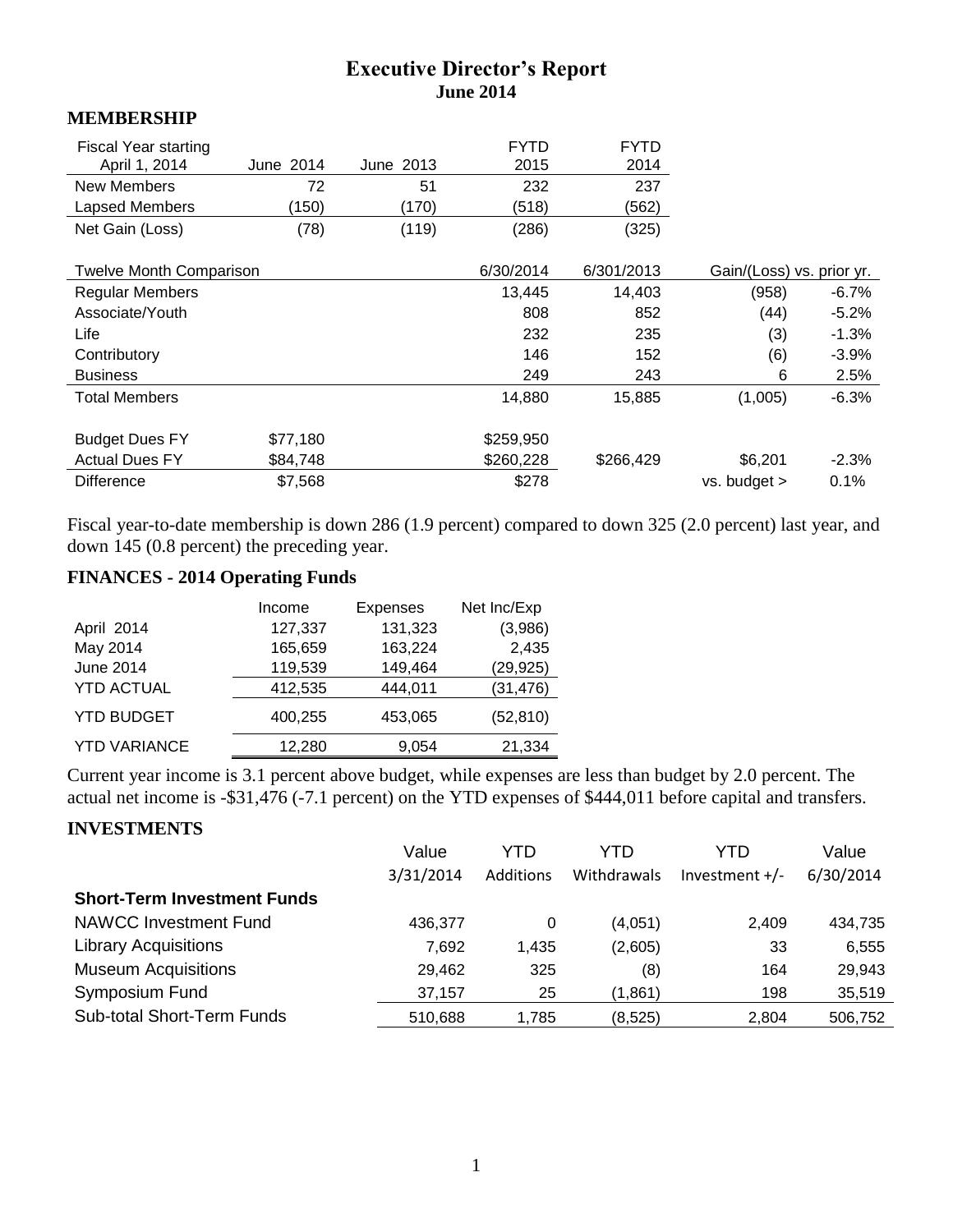|                                                           | Value     | YTD       | YTD         | YTD              | Value     |
|-----------------------------------------------------------|-----------|-----------|-------------|------------------|-----------|
|                                                           | 3/31/2014 | Additions | Withdrawals | Investment $+/-$ | 6/30/2014 |
| <b>Long-Term Investment Funds</b>                         |           |           |             |                  |           |
| Heritage Fund                                             | 175,715   | 8,333     | (1,094)     | 11,671           | 194,625   |
| Museum & Library Institutional Fund                       | 806,259   | 5,544     | (14, 559)   | 50,928           | 848,172   |
| <b>Museum Endowment Fund</b><br>Library & Research Center | 398,285   | 2,449     | (3,032)     | 23,223           | 420,925   |
| Endowment                                                 | 115,815   | 412       | (902)       | 7,358            | 122,683   |
| School Endowment/Education                                | 224,475   | 0         | (1,777)     | 14,210           | 236,908   |
| NAWCC Endowment                                           | 56,979    | 1,500     | (409)       | 5,828            | 63,898    |
| Midwest Scholarship Fund                                  | 36,186    | $\Omega$  | (8, 296)    | 1,801            | 29,691    |
| <b>Pritchard Fund</b>                                     | 52,847    | 0         | (96)        | 3,363            | 56,114    |
| Sub-total Long-Term Funds                                 | 1,866,561 | 18,238    | (30, 165)   | 118,382          | 1,973,016 |
| <b>Total Investment Funds</b>                             | 2,377,249 | 20,023    | (38,690)    | 121,186          | 2,479,768 |

\*Consolidated Long-Term funds actual balance - Individual named account balances are calculated.

The current values on investments reflect paper gains and losses due to market fluctuations. Actual gains and losses will only occur at maturity or when an investment is sold.

#### **MUSEUM – Noel Poirier, Museum Director**

The Museum's admission revenue for the quarter was \$16,404 plus an additional \$6,555 in Hops 'n' Clocks ticket sales. Visitation for the quarter was 3,906, including 141 NAWCC Members (3.6 percent). April 2014 visitation was the highest since 2000. NAWCC Store sales for the quarter were \$20,238 and included some Sherline tool sales. The Museum redeemed 564 Turkey Hill Experience Joint Tickets this quarter. Joint Tickets represented an average of 14 percent of visitation for the quarter.

The Museum purchased new point-of-sale software to be used to process visitors and sales on-site. The software also is designed to allow for the operation of a new, online store front. Initial plans were to have the new store front live during the first quarter of 2014; however, issues with the software have delayed the online implementation until the second quarter. It is the Museum's hope that the new online storefront will offer a better buying experience for customers. The NAWCC Store provided merchandise for the NAWCC National Convention in Milwaukee, and sales from the convention were better than previous years.

The Museum's exhibit team installed and opened the latest exhibit, Magic of Mystery Clocks, which includes numerous examples from the Museum collection as well as loans of timepieces from a number of NAWCC Members. The Matter of Time exhibit closed in May, and staff began preparing the exhibit space for the Backroom Curiosities exhibit slated to open at July's Hops 'n' Clocks event. This exhibit highlights items from the storage area of the Museum collection that are rarely on exhibit. Museum interns began working on the preparation for two upcoming exhibits: one on time recorders and their significance and another on public clocks.

The Museum contracted with a local firm, Lancaster County Timber Framers, to construct an appropriate stand for the display of the recently donated eighteenth-century Lancaster County Courthouse tower clock movement. A design for the stand was produced by Frank Del Greco, and funds for the stand were provided by donations from Members, Chapters, and more than half by the Steinman Foundation of Lancaster, PA. The Museum also met with the past CEO of the Simplex Time Recorder Company about the donation of his extensive collection of time recorders from the late nineteenth century to the present. An exhibit on the significance of these clocks is planned for 2015 or 2016.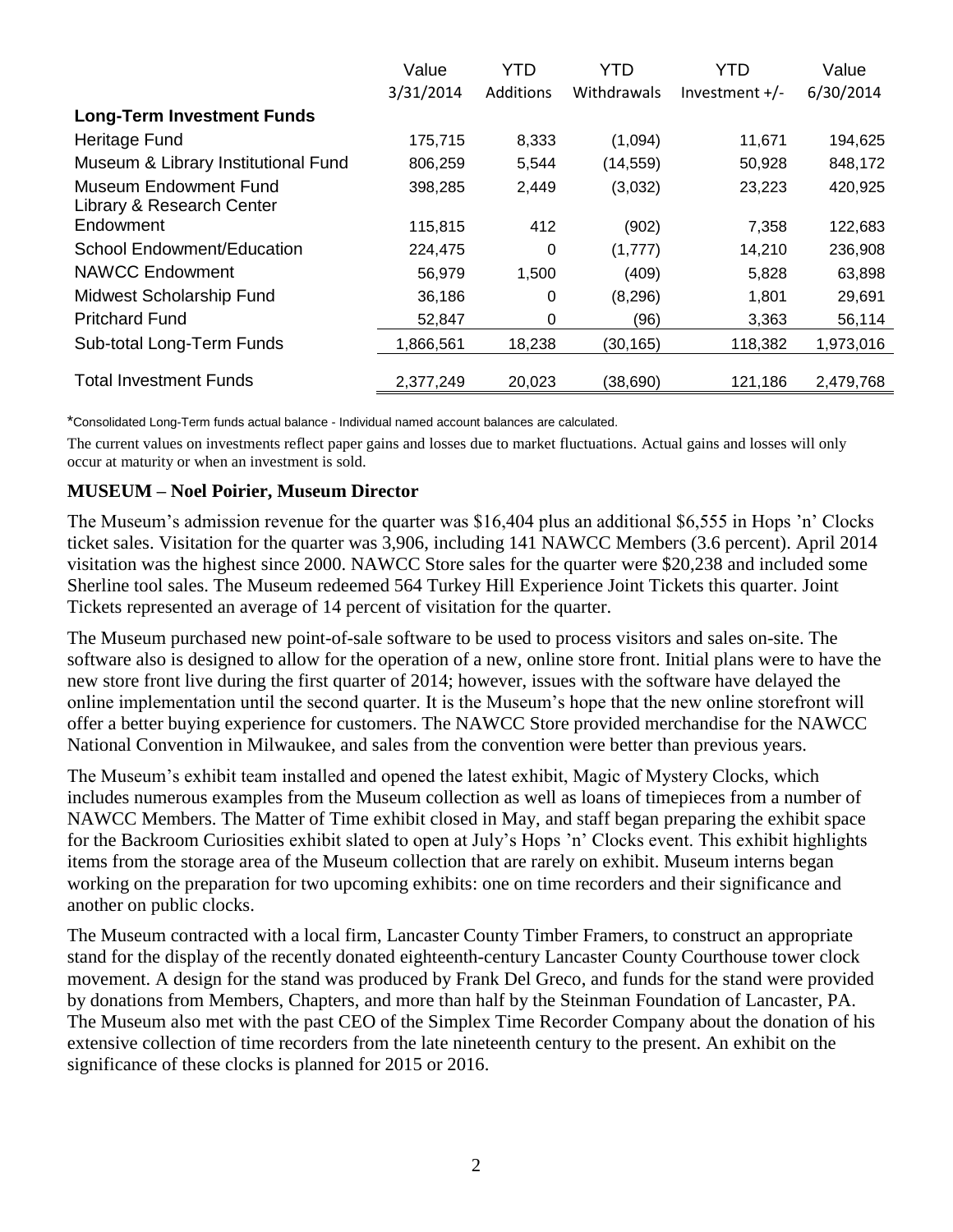# **LIBRARY AND RESEARCH CENTER - Sara Butler Dockery, Library & Archives Supervisor**

Donna, our Library Assistant through the AARP Work Search program, has been working hard at cataloging our vertical file folders. This project has been going on for several years so it's good to have someone dedicating so much time to it. She does not have a library background, so learning the language and format of cataloging has been a challenge, but Donna has been an excellent student and learned a great deal in the past few months. This quarter she cataloged 471 folders and still found time to take care of our mail and circulation.

In May we saw a big jump in the number of visitors, questions, and books checked out, largely because we were hosting the annual clock and watch appraisal classes. Those classes are required to do research projects and make heavy use of the Library.

This quarter we made a couple of changes to improve the security of the Library. We installed ropes to block off the back portion of the Library (archives and periodicals) for staff only. This will make the archives and special collections more secure by requiring visitors to ask to see materials from that section.

We have also installed lockers behind the circulation desk to give researchers a place to store their bags and other items, which they are not allowed to keep with them while accessing archival and special collections materials. Museum visitors and volunteers will also be able to store their belongings in the lockers.

Compared to last quarter, we have also seen a jump in Library use, particularly in research questions, which is not entirely the result of the classes. Last quarter we answered 267 questions, and this quarter that rose to 482. We have been fielding more calls than in the past few months, and the number of paid non-member questions doubled.

| <b>Lending Library Activity</b>       |       |
|---------------------------------------|-------|
| Total materials checked out -         | 489   |
| Loans through mail -                  | 168   |
| Loans in house -                      | 321   |
| Programs borrowed for Chapter use -   | 20    |
| <b>OPAC</b> Searches                  | 1,859 |
| <b>Material Types</b>                 |       |
| VCR, DVD & Microfilm Loans -          | 131   |
| Books and NAWCC Bulletins -           | 358   |
| <b>Total Number of Visitors -</b>     | 275   |
| Non-members -                         | 120   |
| Members -                             | 155   |
| <b>Fulfilled Research Questions -</b> | 482   |
| Paid Non-members -                    | 8     |
| <b>Library Processing Statistics</b>  |       |
| Acquisitions:                         | 90    |
| Donations:                            | 72    |
| Cataloged Items:                      | 576   |

## **April-June 2014 by the Numbers**

## **EDUCATION/VOLUNTEERS – Katie Knaub, Education Director**

#### **Museum Education Programs and Exhibits**

We took down A Matter of Time exhibit and packed and returned the pieces to the artists. We set up the Mystery Clock exhibit with help from a new volunteer. Our new volunteer also began research for upcoming exhibits. We have a summer intern from England who will also be working on the installation of the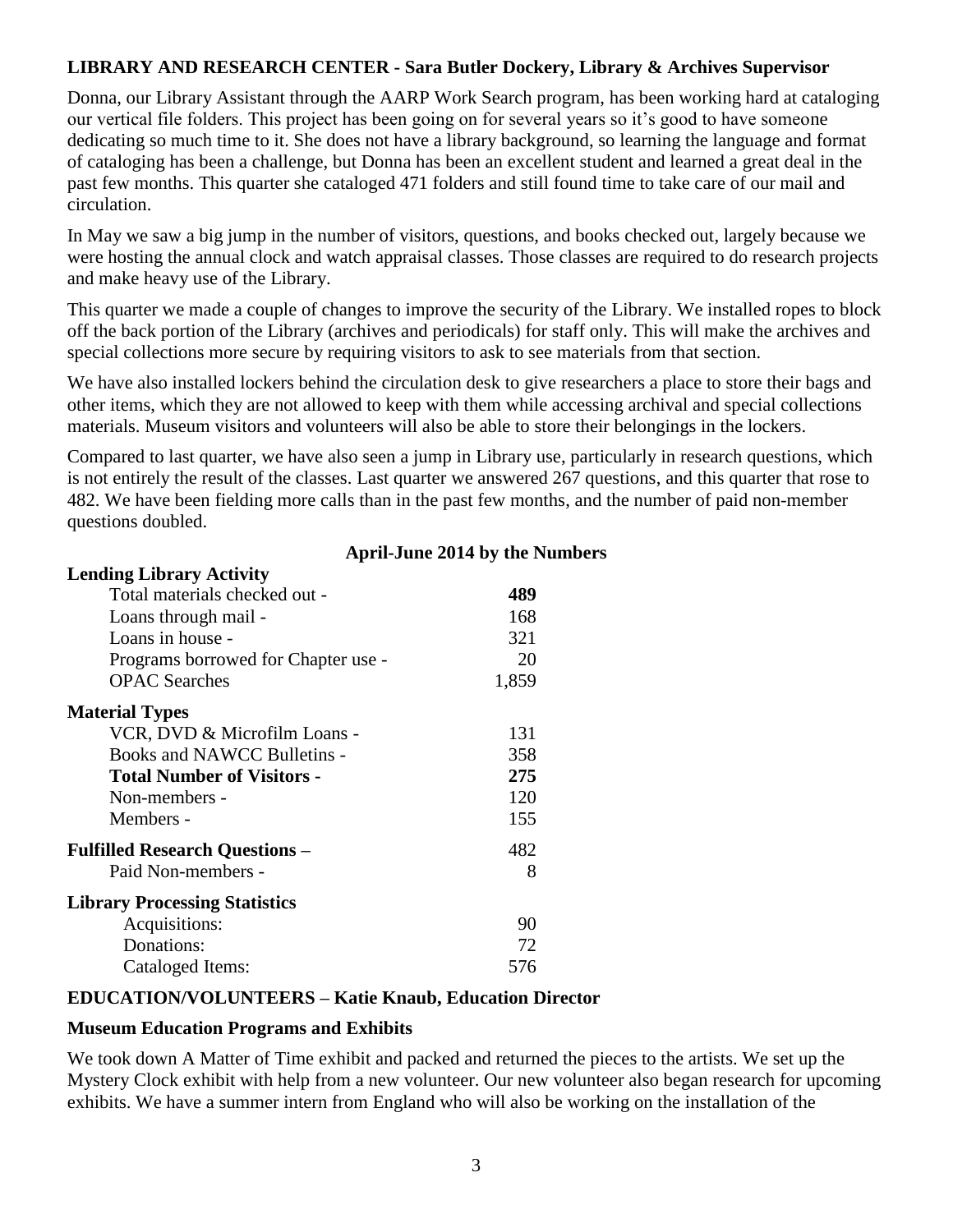Backroom Curiosities exhibit. We also offered several field trip programs with the assistance of education volunteers.

# **NAWCC Workshops/Webinars**

We held 11 workshops during this quarter. We are continuing to work on the online workshop program. We taped our second program with instructor Mike Dempsey that focused on an American time-only movement. We edited the first video with Tony and spent considerable time getting the integration process complete between ScholarLab and iMIS. We also had to reenter all of our workshop programs so that they can be accessed/edited by using the iMIS 20 staff webview. This took considerable time because we are using the iMIS calendar now instead of the community calendar/joomla webpages, which will save considerable staff time in the future for new workshops because those workshops will not have to be entered manually into three different locations. We also attended the NAWCC National Convention for the first time in several years, thanks to funds from the Mid-West funds. We assisted in taping several of the presentations and attended the Program, Education, and Museum committee meetings as a representative of the staff. Hopefully, we can continue to attend the National Conventions in the future because it is vital to connect with members and committee members at these meetings.

# **Education Attendance**

| <b>April-June 2014:</b> | Museum Education programs: 72  | 2015 FY total: 72     |
|-------------------------|--------------------------------|-----------------------|
|                         | Library Pass Participants: 134 | Museum Guides Sold: 9 |
|                         | NAWCC Workshops: 40            | 2015 FY total: 40     |

# **Volunteer Program**

We have five new volunteers: one in Museum, one in Membership, two in the Library, and one in the Gift Shop. We also had a graphic arts intern from Italy with us for a month. She developed the Mystery Clock graphics as well as the Hops 'n' Clocks and fall Time Travelers Dance material. Total Volunteer Hours for Quarter: 920

# **Public Programs**

We held an exhibit opening for the Magic of Mystery Clocks with a local magician performing for attendees on Saturday May 3. We prepared material for the annual Hops 'n' Clocks Museum/Library fundraising event to be held in July. We also offered our annual Make and Take programs on Mondays throughout the summer months. Public Program/Events Quarter: 79

# **PUBLICATIONS – Monica Elbert, Editor**

# **Periodicals—***Watch & Clock Bulletin*

The May/June issue was described in the last quarterly report. The July/August issue was mailed the week of June 20. The July issue featured cover art of a recent donation to the Museum by the Towson Watch Co. of its Pride II wristwatch. This was the first time a wristwatch has been on the cover of the *Bulletin* since 2011 and the first time a *NEW* wristwatch has been on the cover since 2008. Highlights of the July issue include Part 1 of David Boullin's "Clocks of the London Underground," Rene Rondeau's "LBJ Pacer," and G. F. Prange's "Saga of an Antique French Pocket Watch."

# **Periodicals—***Mart & Highlights*

Revenue for May 2014-July 2014 was:

| Issue No.     | <b>Issue Date</b> | Revenue  |
|---------------|-------------------|----------|
| $\bullet$ 377 | May $14$          | \$23,829 |
| $\bullet$ 378 | July 14           | \$24,393 |

Promotional emails via Constant Contact and personalized emails continue with each *Mart & Highlights* cycle. We have been updating our ad trades with other publications.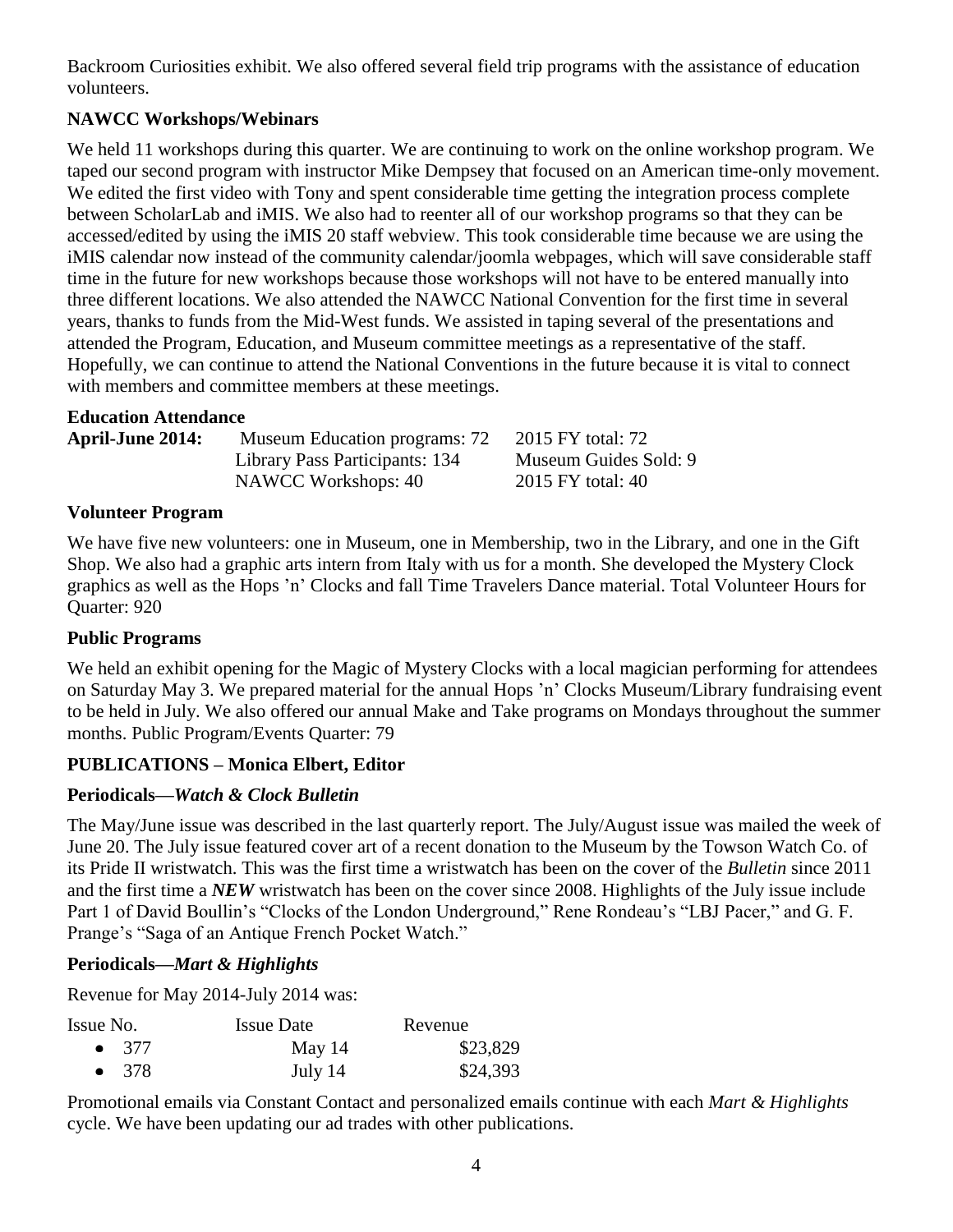# **Special Publications**

We are wrapping up the Shelley reprint. Proofs are with Donn Haven Lathrop for his final once over. We have been in contact with Owen Burt about compiling his series of article on Durfee clocks into a book. David Morrow has expressed interest in having a book published on what he took from Jerry Keiffer's course on wheel cutting.

#### **Websites**

Watchnews has been growing/improving. The "Trending Now" section gets regular updates, two articles are featured in the "Story Time" news section, and "Videos" include how-to videos and reviews. We are building professional contacts and advertising partnerships. Recruiting new contributors is ongoing. We post about once a day to social networking sites (Facebook, Twitter, etc.). General tweaking and updating on the Publications section of the NAWCC website has been ongoing.

## **Other Activities**

We continue to prepare ads and information for the coming Ward Francillon Symposium. The department has been working on design and editing Marketing, Education, and Museum exhibit materials as well as materials that were created for the National Convention and regional convention materials.

# **INFORMATION SERVICES – Kevin Osborne, IS Director**

## **Websites**

We have been experiencing slowdowns on the NAWCC website as well as the Message Board. We discovered a number of access attempts through SSH (a means of logging onto servers remotely). We have shut down that access to all but the local administrators. We also have been blocking IP addresses from China and other suspicious sources.

Our websites are also exceeding our bandwidth limitations and this contributes to the problem. To remedy this, we are in the process of increasing our local bandwidth and moving our webservers to our offices in Columbia. This will eliminate the bandwidth issue, eliminate the cost of maintaining our servers at the colocation site in Ephrata and give us local access to the webservers when necessary.

We will move the equipment down to Columbia as a unit so that the websites will remain on their own local area network with a separate firewall, cable modem, and external and internal IP addresses. In preparation for this move, we have installed an independent air conditioner and backup power unit for the IT room.

## **Network**

Although our current File and Print server has almost two terabytes of drive space, we are limited to just one terabyte of available drive space because the server is also hosting two other virtual servers that we no longer need.

Because we are running the server under VMware, we can migrate the file and print server over to another server already configured to use the entire two terabytes of drive space. To do so, we have purchased an identical used server (at minimal cost) and will prepare it for the migration. We can then put the previous server to another use.

## **Backup**

We have two Barracuda Backup devices that we use to back up the servers in Columbia and at the colocation site. Recently, we have been running out of room on the Columbia backup device and are searching for an affordable solution to the problem. However, now that we will be relocating the webserver to Columbia, we can bring down the other Barracuda Backup device and split the data load between the two.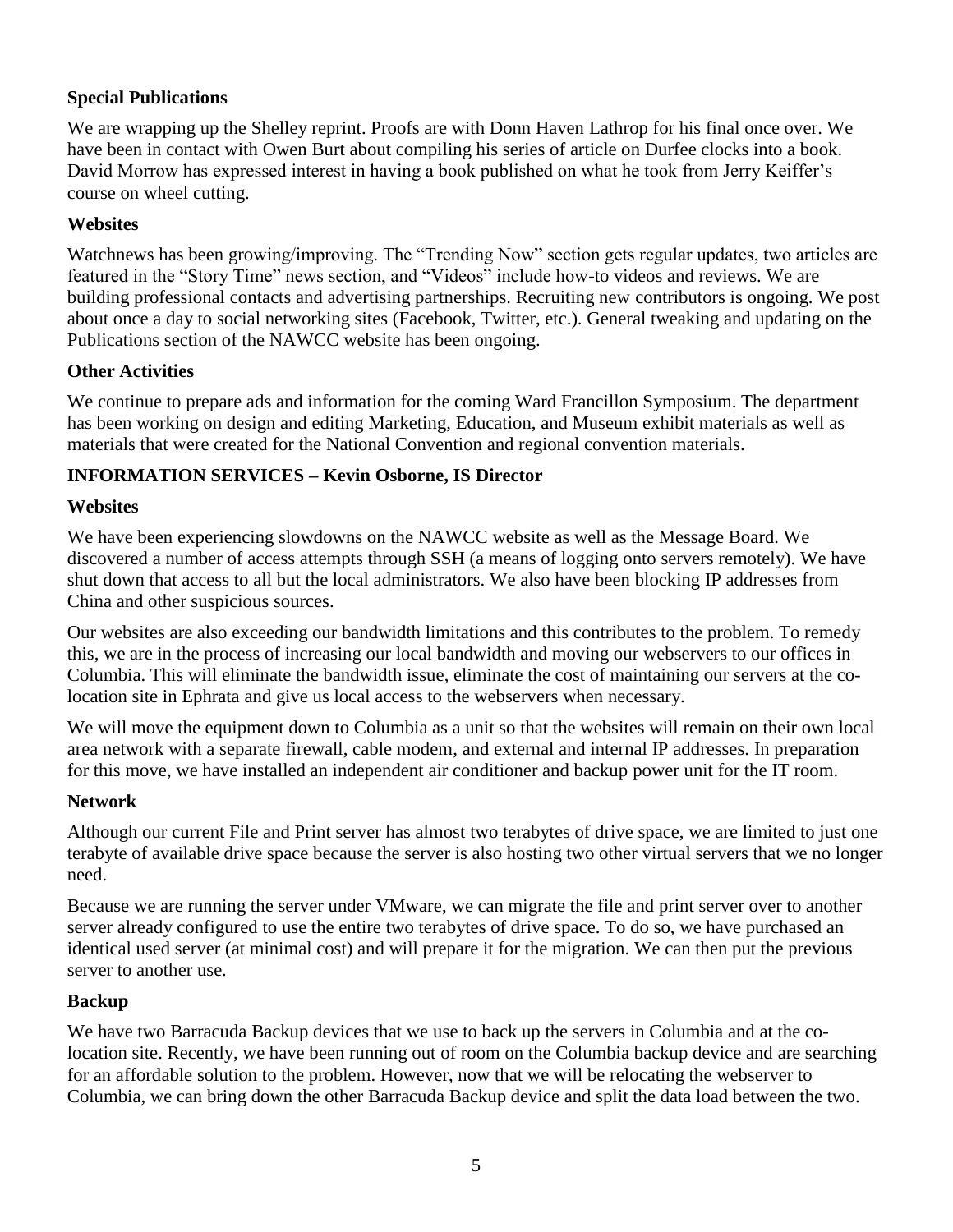# **COMMUNICATIONS – Markus Harris, Communications Director**

The Communications Department carried out its various duties in the maintenance and upgrade processes of our various NAWCC websites and online resources, supporting the full implementation of the new main website (with additional updates to supporting web services and sites). Communications Director Markus Harris continues an extensive redesign of the NAWCC Community software interface and also formatted, designed, scheduled, and sent various Constant Contact email blasts for member chapters, the BOD, and national and regional association events. Communications mailed promotional materials to chapters in support of chapter events, writing and distributing press releases for the 2014 Symposium, Mystery Clocks Exhibit, our May-June-July Calendar of Events, the Trip Advisor, our Hops 'n' Clocks event, our Blue Stars Museum award, and especially for the 2014 National Convention in Milwaukee.

Communications Director Harris is still working with Association chapters to maintain a revamped website presence via the Community software system, anticipating the upcoming new redesign of the chapter microsite template. The June edition of the online ezine *eHappenings* was compiled and distributed. Markus also provided extensive customer service advice to members via Web and telephone regarding use of our website and other digital resources.

Communications arranged for assorted services at various association events and meetings. The Communications team also entered into a new advertising agreement with *Antique Trader* and *Maine Antique Digest* magazines, submitting ads for digital and printed inclusion as a member recruitment effort.

Kim Craven coordinated with the regional SVCC to help plan a celebration for the Association hometown Columbia's recognition by *Smithsonian Magazine* as one of America's 20 Best Small Towns to Visit, creating special ad content for *Susquehanna Life* and *Susquehanna Style* magazines to highlight that acknowledgment. As part of the Special Events Team, Communications sent promotional information to various beer publications and new vendors for our upcoming Hops 'n' Clocks event, resulting in the addition of 12 new breweries and restaurants. Communications also helped redesign the final poster and ad flyers for Hops 'n' Clocks. Communications promoted the Mystery Clock Exhibit and supported and helped stage that event; printed, mailed, and invoiced newsletters for Chapters 159, 134, 141, and 11; and revised our advertising forms for the Early American Industry Association to promote our new NAWCC workshops.

Kim Craven submitted newsletter invoice reports for all chapter materials produced by Communication during this period, researched our employee service awards at the company picnic in August, and led Hops 'n' Clocks meeting to discuss final event details—vendor needs and facility/operations requirements—in anticipation of the July 11 date (this moneymaking event is sold out for the third year in a row).

# **FACILITIES – Chuck Auman, Controller**

The HVAC system has been a major problem this quarter. We replaced the chiller fans in unit #2, replaced the fan in air handler unit #1, replaced the steam actuator and motor for rooftop unit #1, and replaced the actuator on chiller #1. These repairs cost \$12,504, and we have a proposal to replace six contactors, two condenser overloads, and one suction pressure transducer in July at a total cost of \$7,323.

I completed the annual waste removal report for the Columbia Borough. I completed the Columbia Borough rented house report and paid the fee.

We continue to do building improvement such as painting and minor repairs. We started to trim the bushes around the building. We have removed several that were beyond saving.

I have been working on the natural gas contract for several months. Our current contract expired 03/31/2014, and the first proposal included a 43 percent increase over the prior contract price. At this point, I went to market price, which has been dropping, and June's price was below the prior contract price. I have been watching the market, and the last proposal increase was 21 percent for a one-year contract and 24 percent increase for a two-year contract. I will continue to monitor the prices and hope I can get a better price.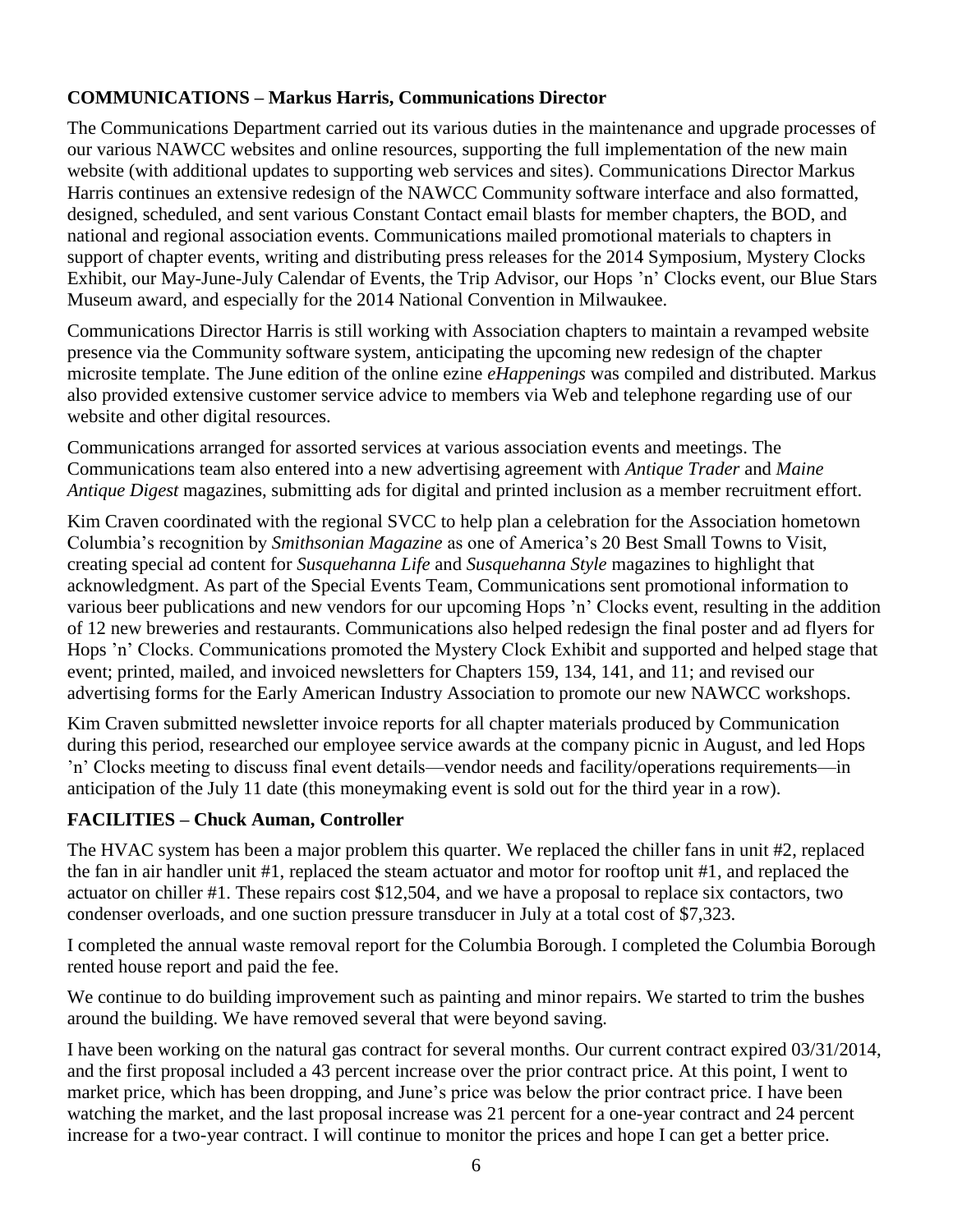## **DEVELOPMENT – Steve Humphrey, Executive Director**

| <b>Quarterly Comparison</b>       | <b>FY15</b> | <b>FY14</b> | <b>FY13</b> |
|-----------------------------------|-------------|-------------|-------------|
| <b>Unrestricted Contributions</b> | 19,023.24   | 20.716.09   | 16,286.25   |
| <b>Restricted Contributions</b>   | 11,275.00   | 18,894.00   | 151,170.56  |
| <b>Endowment Contributions</b>    | 12.600.00   | 0.00        | 51.00       |
| Total First FY Quarter 6/30       | 42.898.24   | 39,610.09   | 167,507.81  |

\*FYy13 Restricted includes Metsker Estate

Unrestricted contributions were 8.2 percent less for the three months, compared to the previous fiscal year. Restricted contributions were 40.3 percent less than the previous fiscal year. Endowment contributions reflect the For All Time endowment and capital campaign plus any bequest designated for endowment. Total contributions were 8.3 percent more than the first three months of FY 13.

April to June chapter contributions:

| Buckeye Chap 23                | <b>Greatest Need</b>       | 1,000.00 |           |
|--------------------------------|----------------------------|----------|-----------|
| Heart Of America Chap 36       | <b>Greatest Need</b>       | 1,500.00 |           |
| Sooner Time Collectors Chap 74 | <b>Greatest Need</b>       | 50.00    | In Memory |
| Valley Of The Sun Chap 112     | Message Board              | 500.00   |           |
| Western Carolinas Chap126      | <b>Museum Acquisitions</b> | 300.00   |           |
| Keystone Chap 158              | <b>Greatest Need</b>       | 300.00   |           |

Other gifts include \$10,000 from the Donegal Mutual Insurance Company for the For All Time Campaign, \$5,000 from the William M. & Miriam F. Meehan Foundation, Inc. for the Library, plus several other gifts for the For All Time Campaign, and a number of gifts less than a \$1,000 for various purposes.

## **ADMIN/OTHER**

Membership was down 153 in April, 55 in May, and 78 in June. This represents a decline of 1.9 percent for the quarter. Membership for the year is down 286 members or 1.9 percent. Dues income, which varies from actual membership numbers based on whether members pay early or late, was slightly ahead as outlined in the financial reports for the last three months. Calls by our marketing firm to reach out to lapsed members for the January to March quarter has resulted in 16 percent or 60 of the 366 lapsed members reached reinstating their membership.

We have been busy with getting the online education portal set up, which was finally accomplished in July. Several of the courses have already had members and non-members register. The 4\$ale auction/classified website was updated, and we have for the immediate future removed listing and sales fees for auctions. When time is available, staff will look at the store component of the software to see if this might be membership benefit for our business or possibly other members. The main website will also soon be upgraded, and we will be looking at the new responsive design templates that make it easier to access the nawcc.org website from tablets and mobile phones. Work is also continuing on the redesign of the watchnews.nawcc.org website that is dedicated to modern wristwatch collectors. Mel Trago on our staff, who is leading this project, continues to look for contributors who want to review watches, brands, or publish short online articles on modern watches.

Linda Grossman left as part-time staff with Member Services, and Shari Lappe, who had been volunteering in Member Services, was hired as her replacement after advertising the position and interviewing several applicants.

I attended the North Coast Regional in May plus the National in June. In addition, I visited in conjunction with the "For All Time" endowment and capital campaign. The updating of the HVAC control systems commenced in May and should be finished by August. We have also been working with the Board on hiring a membership marketing firm to actively through direct mail, email, and other means solicit new members